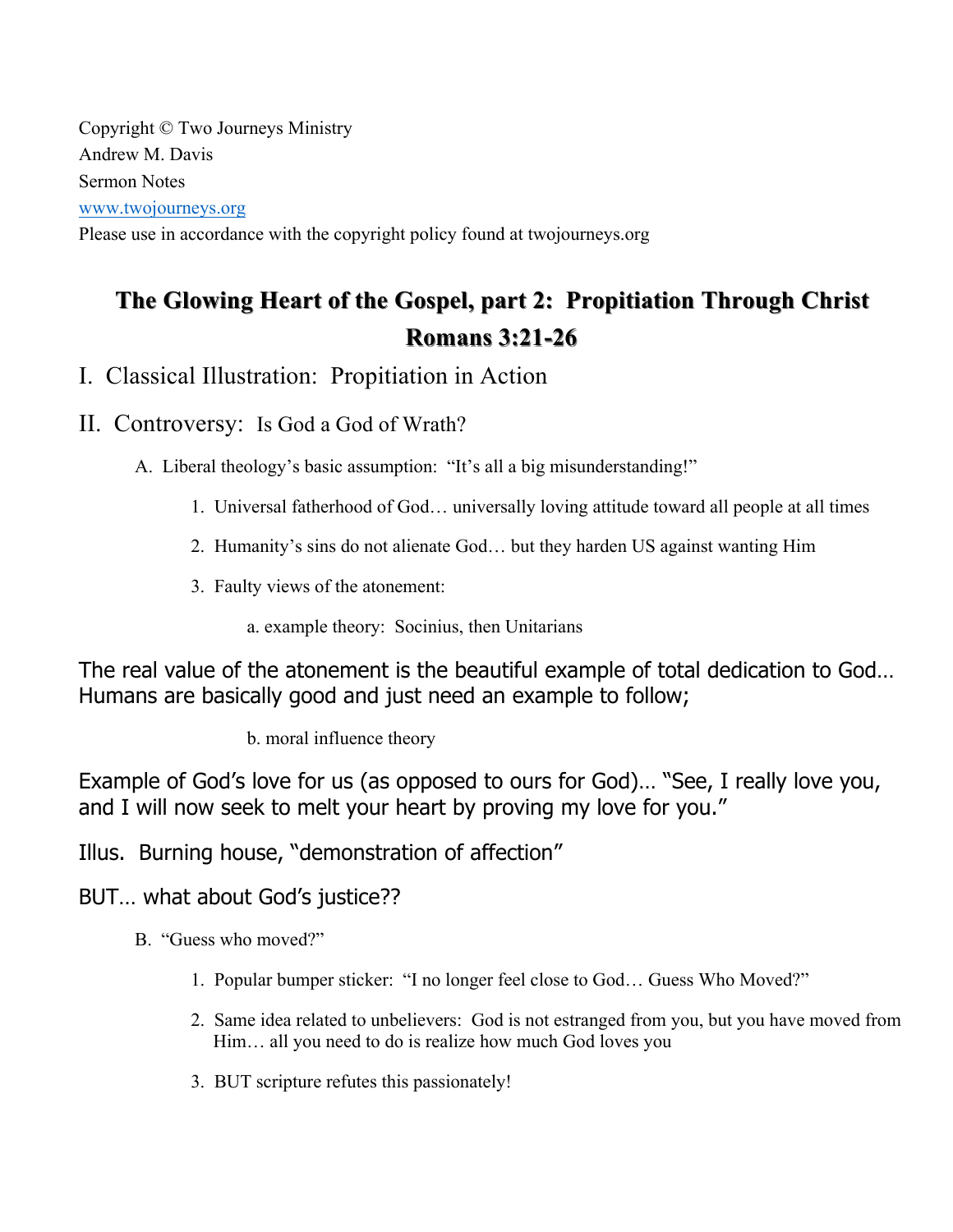# All humans exchange the glory of God for something else, and that exchange makes God very angry

- C. Expiation vs. Propitiation
	- 1. C.H. Dodd, 1936: *"The meaning conveyed is that of expiation and not propitiation. Most translators and commentators are wrong."*
	- 2. Shortly thereafter, 1946, RSV translators chose "expiation" here in Romans 3:25
	- 3. Dodd himself was chief translator of NEB in 1961… also (of course) used "expiation
	- 4. Definitions: Expiation = covering, putting away, rubbing out of sin so that it is no longer an obstacle to fellowship between man and God… expiation is CLEANSING
	- 5. Propitiation = ALL OF THE ABOVE PLUS "pacifying the wrath of God"… difference is the wrath of God
	- 6. Owen's four components of propitiation:
		- a. an offense to be taken away
		- b. a person offended who needs to be pacified
		- c. a person guilty of the offense
		- d. a sacrifice or some means of making atonement for the offense
- D. What is Atonement?
	- 1. NIV chose "sacrifice of atonement" (most readers don't know what "propitiation" means)
	- 2. KEY: what is "ATONE MENT"? lit. "AT-ONE-MENT
	- 3. Two parties estranged from each other… what does it take to bring them together?

### *Isaiah 59:1-3 Surely the arm of the LORD is not too short to save, nor his ear too dull to hear. 2 But your iniquities have separated you from your God; your sins have hidden his face from you, so that he will not hear. 3 For your hands are stained with blood, your fingers with guilt. Your lips have spoken lies, and your tongue mutters wicked things.*

Clearly God is offended by sin, and He moves away from fellowship with sinners until the sin is atoned for… God's wrath then comes to the fore and becomes our biggest problem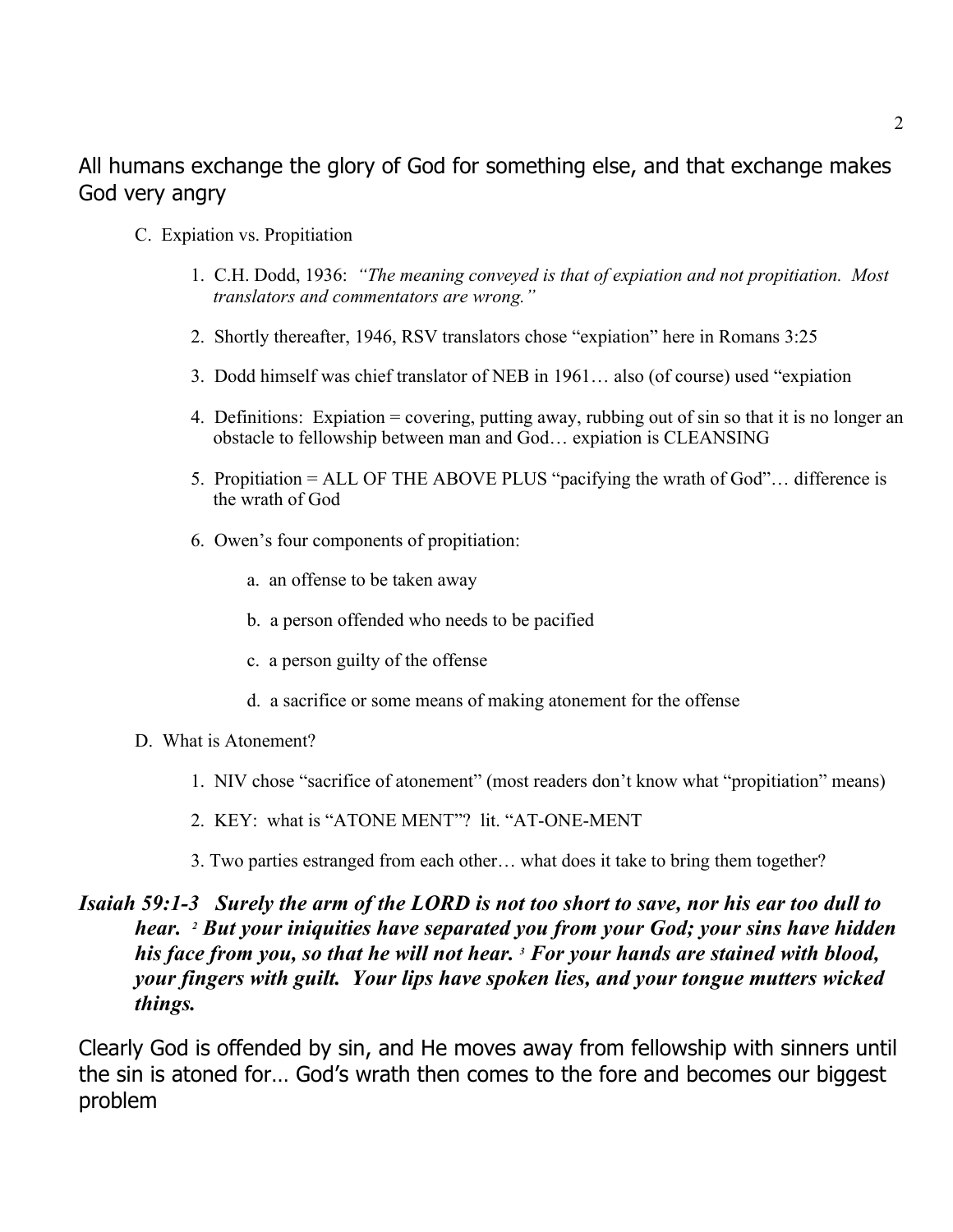Illus. Imagine a massive argument between husband and wife in a stateroom on the Titanic! The conflict is a problem, but the bigger problem is the gash in the side of the ship! So also does the danger from the wrath of God dwarf all other problems in an unbeliever's life

- III. Clear Biblical Doctrine: God's Wrath a Past, Present and Future Reality
	- A. Biblical data: Past, Present, Future
		- 1. Past: Consistent expressions of God's wrath
			- a. OT: Twenty different words to express God's wrath
			- b. 580 occurrences of these words… the wrath of God is a MAJOR theme

Illus.: Korah, Dathan, Abiram led a revolt against Moses… the ground opened up and swallowed them whole… the next day all the Israelites gathered against Moses; the glory of the Lord appeared and told Moses to get away from the people so God could put an end to them

### *Numbers 16:46 Then Moses said to Aaron, "Take your censer and put incense in it, along with fire from the altar, and hurry to the assembly to make atonement for them. Wrath has come out from the LORD; the plague has started."*

That day, 14,700 people died from a plague, victims of the wrath of God

c. Isaiah's description

- *Isaiah 30:27-28 See, the Name of the LORD comes from afar, with burning anger and dense clouds of smoke; his lips are full of wrath, and his tongue is a consuming fire. <sup>28</sup> His breath is like a rushing torrent, rising up to the neck. He shakes the nations in the sieve of destruction*
	- 2. Present: Daily expressions of the wrath of God
- *Psalm 7:11 "God is a righteous judge, a God who expresses his wrath every day."*
- *Psalm 38:3 "Because of your wrath there is no health in my body; my bones have no soundness because of my sin."*
	- 3. Future: A Wrath to Come is Promised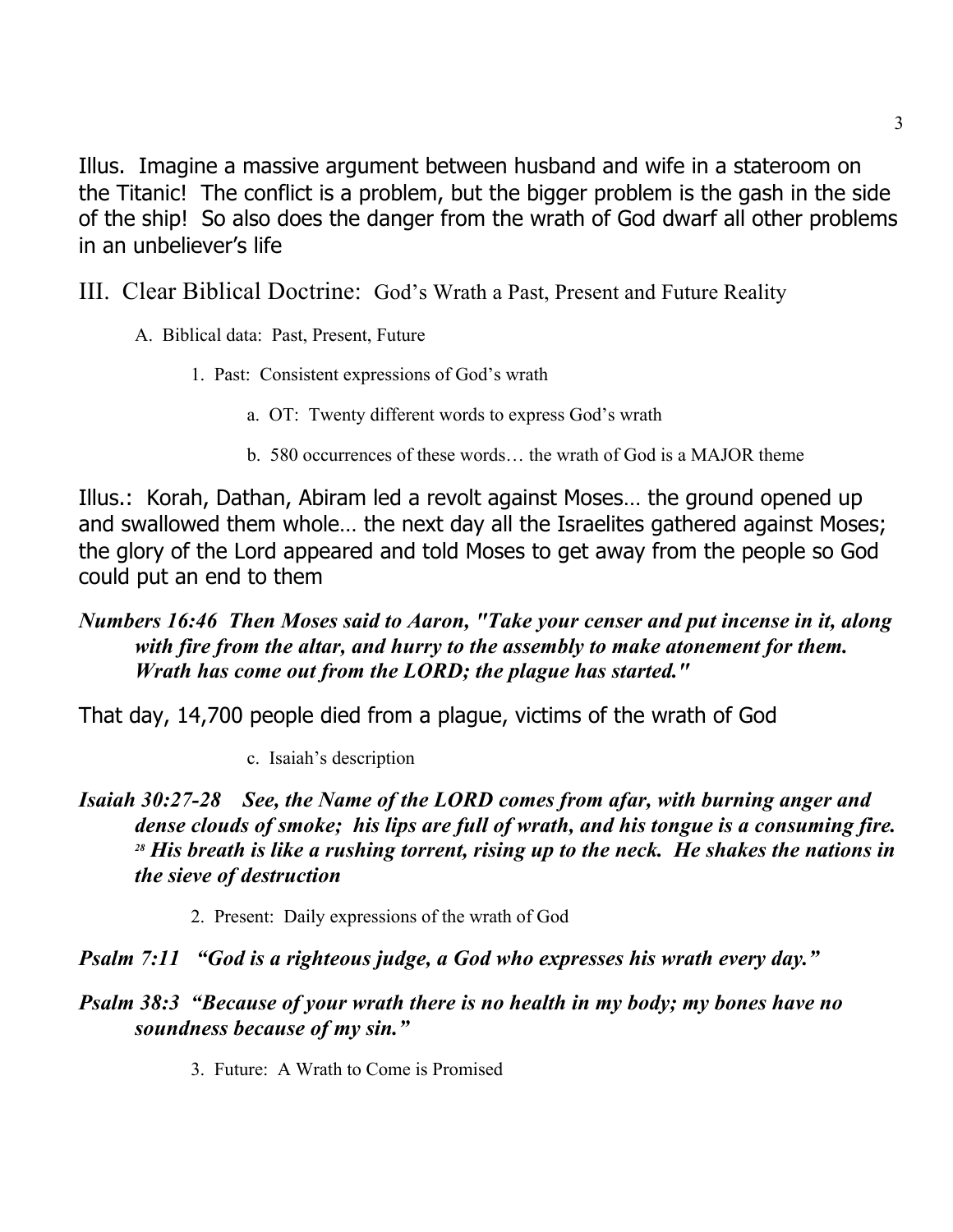#### *Colossians 3:6 "Because of these* **[sins]***, the wrath of God is coming."*

- B. Sin: The constant cause of God's wrath
	- 1. Clear cause: sin!

#### *Amos 1 & 2 "For three sins of Judah, and even for four, I will not turn back my wrath."*

2. Marching orders for the Teachers of the Law: sin brings wrath

### *2 Chronicles 19:10 "In every case that comes before you from your fellow countrymen … you are to warn them not to sin against the LORD; otherwise his wrath will come on you and your brothers."*

- 3. Shedding of blood, adultery, violence, covetousness, revenge, lack of justice for the poor, affliction of the widow/orphan… ALL LISTED as direct causes of God's wrath
- C. YET God's Wrath Is His "ALIEN task"

### *Isaiah 28:21 "The LORD will rise up as he did at Mount Perazim, he will rouse himself as in the Valley of Gibeon-- to do his work, his strange work, and perform his task, his alien task."*

- 1. God is SLOW TO ANGER, ABOUNDING IN LOVE
- 2. Totally unlike human anger:
	- a. God's wrath is always righteous, holy, slow
	- b. human anger is almost always based on pride or inconvenience
- 3. No direct pleasure in the destruction of the wicked

### *Ezekiel 33:11 Say to them, `As surely as I live, declares the Sovereign LORD, I take no pleasure in the death of the wicked, but rather that they turn from their ways and live. Turn! Turn from your evil ways! Why will you die, O house of Israel?'*

4. God "LONGS TO BE GRACIOUS"

#### *Isaiah 30:18 "Yet the Lord longs to be gracious to you; he rises to show you compassion."*

5. BUT no human being has the power or ability to turn away God's wrath!!! We are so puny

#### Therefore, God must instruct US on how He is to be appeased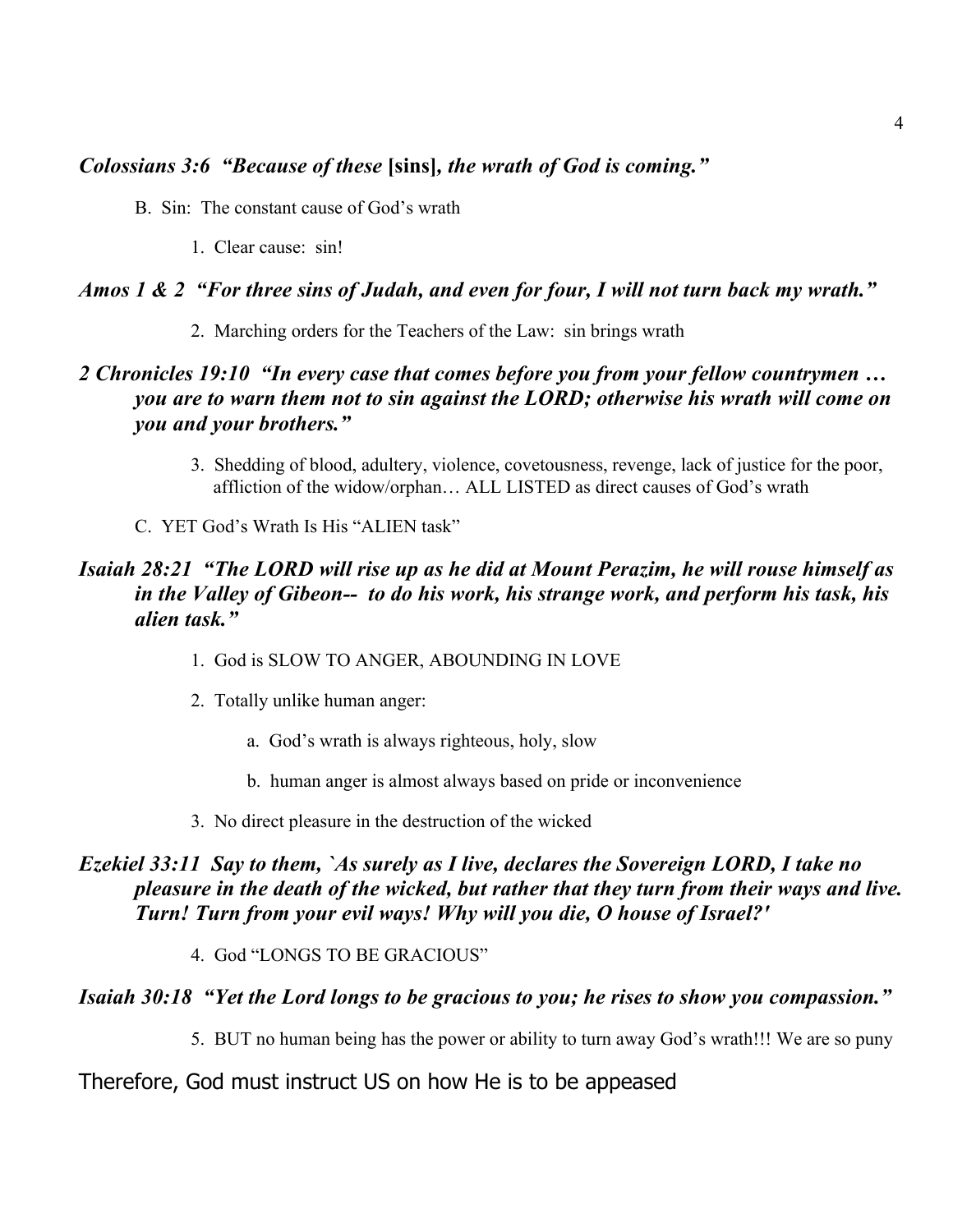- D. God Instructs Israel on Propitiation: the Sacrificial System
	- 1. The Atonement Cover: Where I will meet you

*Exodus 25:17-22 "Make an atonement cover of pure gold--two and a half cubits long and a cubit and a half wide. 18 And make two cherubim out of hammered gold at the ends of the cover … . There, above the cover between the two cherubim that are over the ark of the Testimony, I will meet with you and give you all my commands for the Israelites."*

a. place also of direct communication between God & man

### *Numbers 7:89 When Moses entered the Tent of Meeting to speak with the LORD, he heard the voice speaking to him from between the two cherubim above the atonement cover on the ark of the Testimony. And he spoke with him.*

b. therefore, it was placed in the Holy of Holies… could not simply approach

### *Leviticus 16:2 The LORD said to Moses: "Tell your brother Aaron not to come whenever he chooses into the Most Holy Place behind the curtain in front of the atonement cover on the ark, or else he will die, because I appear in the cloud over the atonement cover.*

- c. place where all sacrificial blood poured out for the day of Atonement
- 2. The Day of Atonement: Sin dead and gone forever
	- a. one bull, killed for the sins of the priests… blood sprinkled on the atonement cover
	- b. two goats: one to be killed as a sin offering for the people

### *Leviticus 16:15 "He shall then slaughter the goat for the sin offering for the people and take its blood behind the curtain and do with it as he did with the bull's blood: He shall sprinkle it on the atonement cover and in front of it. 16 In this way he will make atonement for the Most Holy Place because of the uncleanness and rebellion of the Israelites, whatever their sins have been.*

c. scapegoat: the transfer of guilt

### *Leviticus 16:21-22 He is to lay both hands on the head of the live goat and confess over it all the wickedness and rebellion of the Israelites--all their sins--***and put them on the goat's head***. He shall send the goat away into the desert in the care of a man*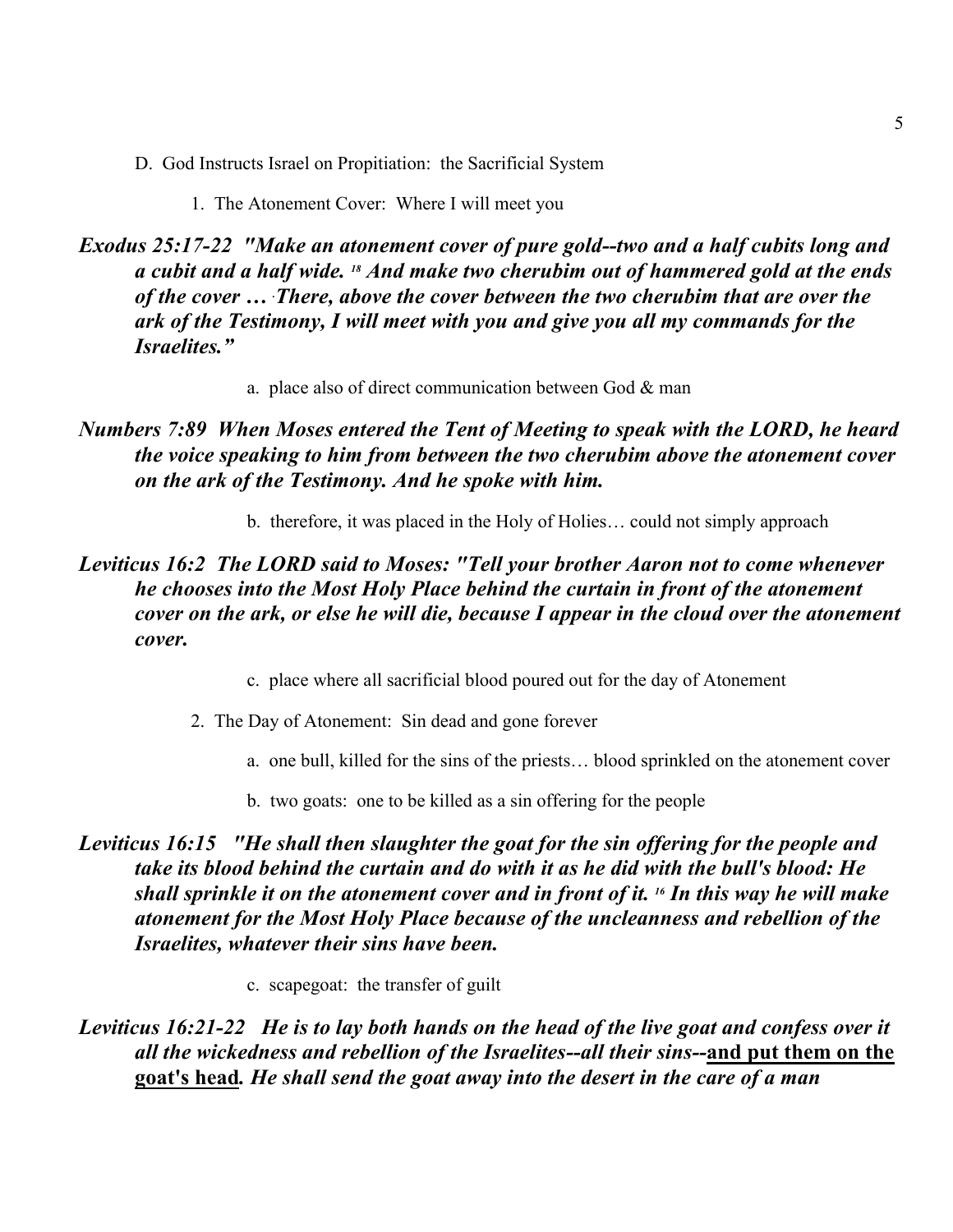### *appointed for the task. 22 The goat will carry on itself all their sins to a solitary place; and the man shall release it in the desert.*

- E. The Three-fold Lesson of the Sacrificial System
	- 1. All sin deserves the death penalty

### *Romans 6:23 "The wages of sin is death…"*

- 2. The death penalty can be paid by a substitute: i.e. GUILT CAN BE TRANSFERRED
- 3. Animal sacrifice is just a picture of a future fulfillment [these sacrifices had to be repeated over and over!! They didn't really cleanse anything!!]

#### *Hebrews 10:4 "It was impossible for the blood of bulls and goats to take away sin."*

The core of it all: God has a great wrath against sin, but God's wrath is not His final word… God will make a way to propitiate Himself

### IV. Context in Romans

A. Romans 1:16-18 The Gospel necessary BECAUSE God's Wrath is Revealed

### *Romans 1:16-18 I am not ashamed of the gospel, because it is the power of God for the salvation of everyone who believes: first for the Jew, then for the Gentile. 17 For in the gospel a righteousness from God is revealed, a righteousness that is by faith from first to last, just as it is written: "The righteous will live by faith." 18 FOR the wrath of God is being revealed from heaven against all the godlessness and wickedness of men who suppress the truth by their wickedness"*

B. Romans 1:32 God's Righteous Decree: Wrath On the Sinner

### *Romans 1:32 "Even though they know God's righteous decree that those who do such things deserve death, they not only continue to do those very things but also approve of those who practice them."*

C. Romans 2:5 Storing Up Future Wrath Every Day; The "Day of God's Wrath" is Coming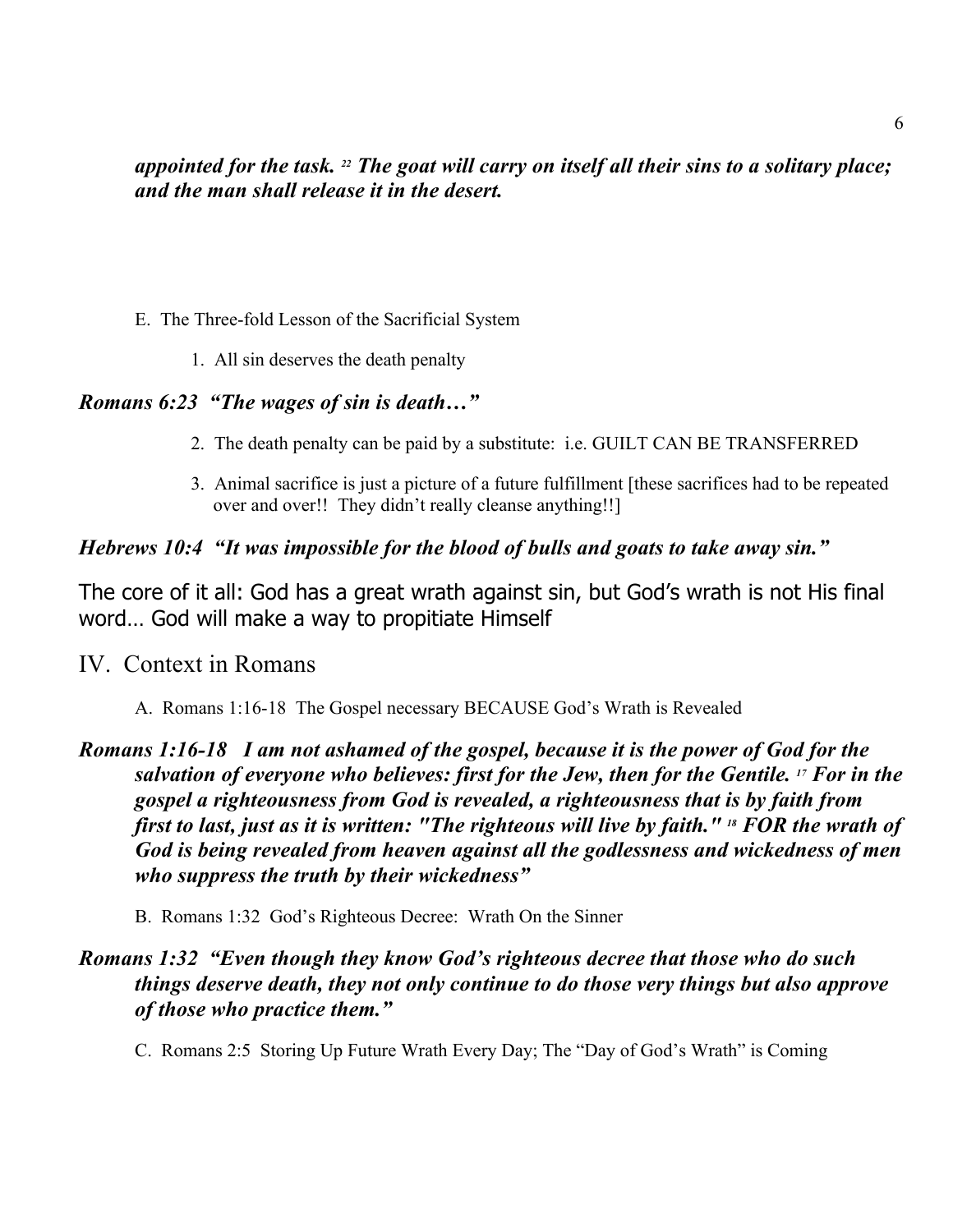*Romans 2:5, 8 But because of your stubbornness and your unrepentant heart, you are storing up wrath against yourself for the day of God's wrath, when his righteous judgment will be revealed… for those who are self-seeking and who reject the truth and follow evil, there will be wrath and anger.*

D. Romans 3:5-6 God's Wrath Will Be Poured Out Righteously

### *Romans 3:5-6 But if our unrighteousness brings out God's righteousness more clearly, what shall we say? That God is unjust in bringing his wrath on us? (I am using a human argument.) 6 Certainly not! If that were so, how could God judge the world?*

E. Romans 3:9-20 Universal Danger

### *Romans 3:10 "There is no one righteous, not even one."*

"Is there no balm in Gilead???" YES!!! Here in verse 25 is total freedom from the wrath of God

V. Completed Atonement!! Four Key Phrases

A. "God Publicly Displayed Him"

- 1. Greek: public presentation… God handed Christ over, publicly displayed Him
- 2. When was He displayed:
	- a. in space and time, outside the walls of Jerusalem, probably 29 A.D.

### *Acts 26:26* **[Paul to King Agrippa]** *"These things were not done in a corner."*

b. every time the gospel is preached properly based on Scripture

### *Galatians 3:1 "You foolish Galatians! Who has bewitched you? Before your very eyes Jesus Christ was publicly portrayed as crucified."*

- 3. Next week: the reason for the public display… a vindication of the justice of God
- B. "A Propitiation"
	- 1. Greek: "place of atonement" or "sacrifice which removes wrath"

### Traditional translation in OT: "Mercy seat"… the place where the blood is poured

2. Jesus is the one who absorbed the wrath of God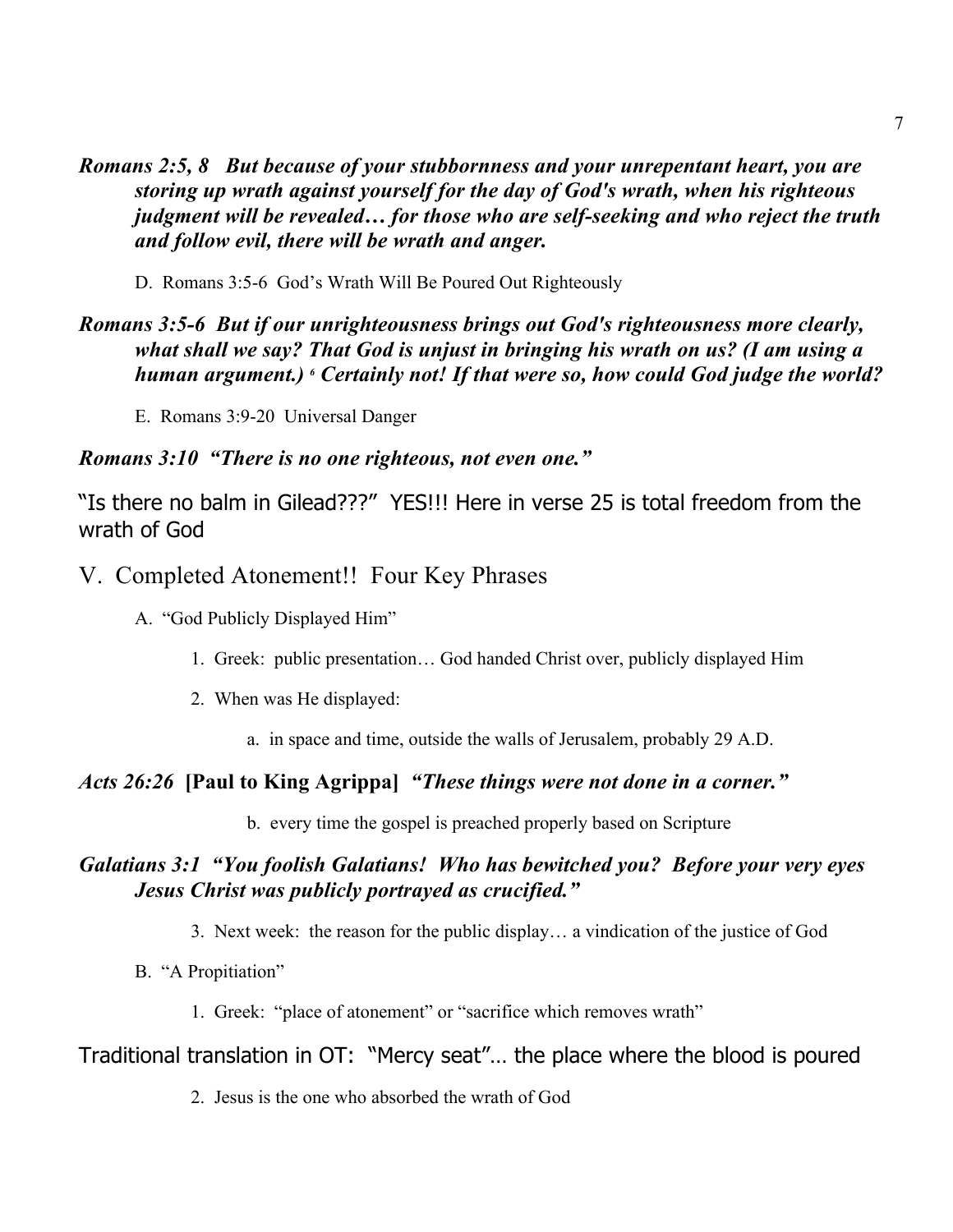3. Transfer of Guilt & Substitution

*2 Corinthians 5:21 "God made Him who had no sin to be sin for us, so that in him we might become the righteousness of God."*

### *Isaiah 53:5-6 But he was pierced for our transgressions, he was crushed for our iniquities; the punishment that brought us peace was upon him, and by his wounds we are healed. 6 We all, like sheep, have gone astray, each of us has turned to his own way; and the LORD has laid on him the iniquity of us all."*

4. Jesus suffered the wrath & curse of God in our place!!

### Illus. Lightning rod

- 5. He is our propitiation
- C. "Through Faith"
	- 1. Our connection with Christ is by faith
	- 2. Christ suffered in our place if we are joined to Him by faith

### *Galatians 2:20 "I have been crucified with Christ, and I no longer live but Christ lives in me. And the life I now live in the flesh, I live by faith in the Son of God who loved me and gave Himself for me."*

- 3. We look to Christ and to Christ alone to remove God's wrath… none of our puny "good works" will survive the day of God's wrath
- 4. God wants simple trust in Christ: "I deserved to die… Christ died in my place"
- D. "In His Blood"
	- 1. Christ is a propitiation in blood
	- 2. Blood = life taken violently… it was the death that God wanted
	- 3. OT sacrifices… blood made atonement

#### *Exodus 12:13 The blood will be a sign for you on the houses where you are; and when I see the blood, I will pass over you. No destructive plague will touch you when I strike Egypt.*

### *Leviticus 17:11 For the life of a creature is in the blood, and I have given it to you to make atonement for yourselves on the altar; it is the blood that makes atonement for one's life.*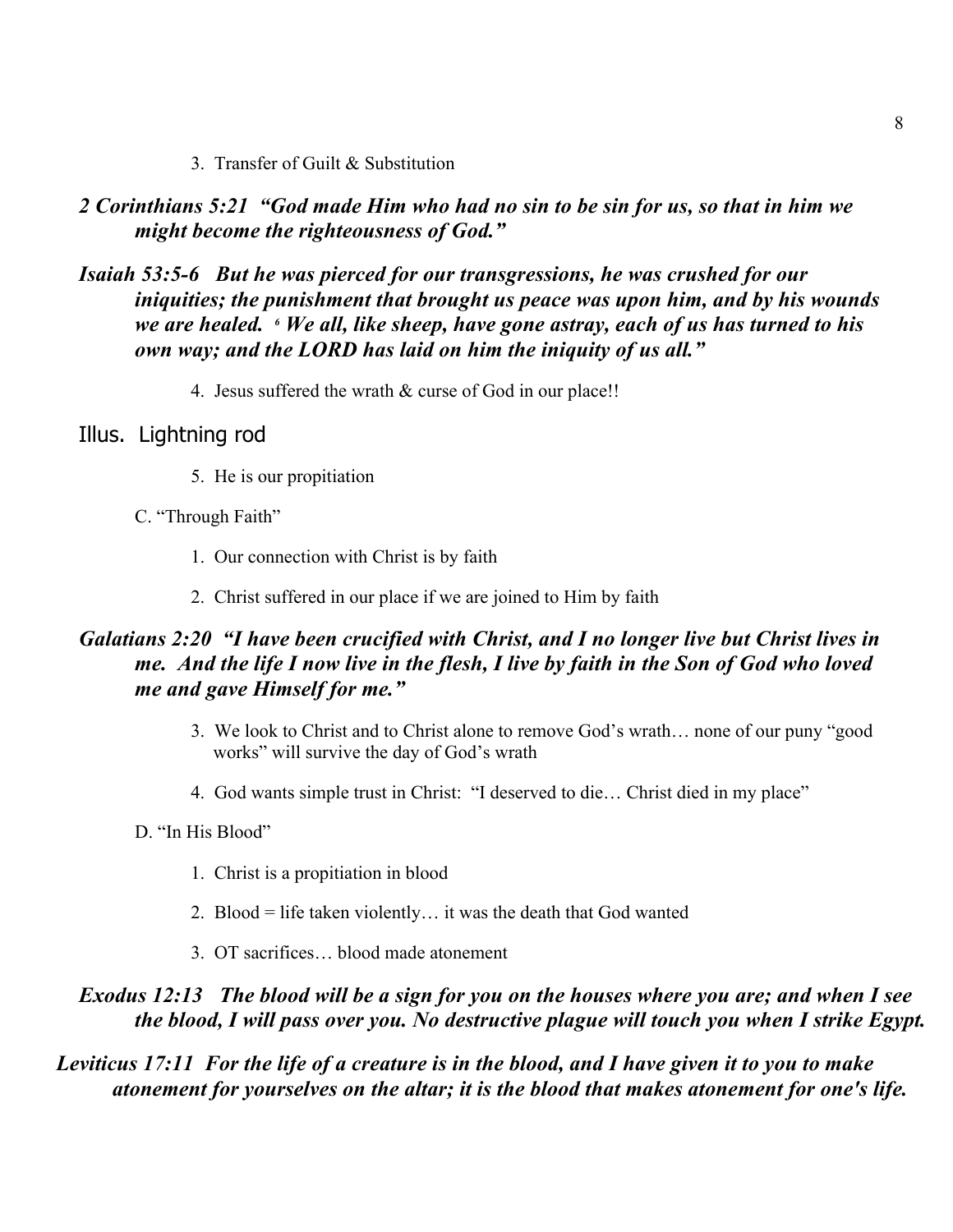### *Hebrews 9:22 "…without the shedding of blood there is no forgiveness."*

Why not? Because all sin deserves a death penalty, and the death penalty must be paid

#### *Romans 6:23 "The wages of sin is death…"*

4. Jesus' blood represents the payment of the death penalty for all whose place He took

### VI. Consequences

- A. Human inability
	- 1. God must propitiate Himself… nothing we have or do can remove His wrath
	- 2. We must simply believe and receive, or the wrath will remain on us
- B. Christ's central purpose
	- 1. Christ's atoning death was the central mission of His life, not some tragic accident

### *Matthew 20:28 "…the Son of Man did not come to be served, but to serve, and to give his life as a ransom for many."*

- 2. Propitiation alone explains Gethsemane
	- a. Jesus seems almost weak when facing death

Illus. Many criminals courageously walk up the steps to the gallows; Socrates drank the hemlock without a tremor; even Stephen died full of glory, no fear whatever!

- b. He seems in terror of the Cup He must drink
- *Matthew 26:38-39 Then he said to them, "My soul is overwhelmed with sorrow to the point of death. Stay here and keep watch with me." 39 Going a little farther, he fell with his face to the ground and prayed, "My Father, if it is possible, may this cup be taken from me. Yet not as I will, but as you will."*
- *Luke 22:44 And being in anguish, he prayed more earnestly, and his sweat was like drops of blood falling to the ground.*